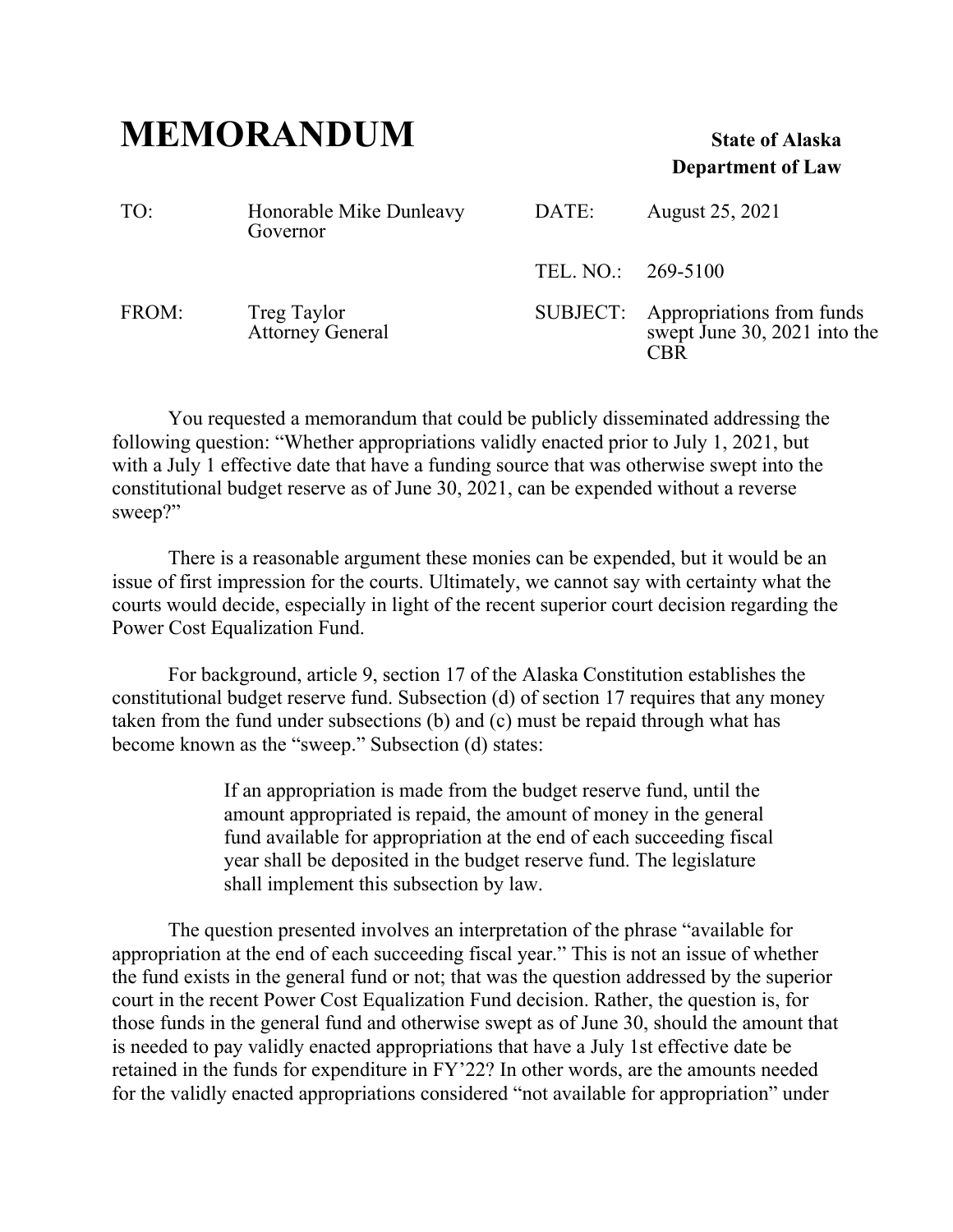subsection (d) because they have already been obligated to be expended for a purpose in the next fiscal year?

 The Alaska Supreme Court has addressed how to interpret "available for appropriation" in one prior decision: *Hickel v. Cowper*, 847 P.2d 922 (Alaska 1994). Although this decision mainly addressed this phrase as it is used in subsection (b), the court said that it's interpretation of "available for appropriation" for purposes of (b) also applies to (d). The court described its ruling as follows:

> Instead, we consider it appropriate, as well as consistent with both the language of the amendment and the intent of the framers, to focus on the legal status of the various funds implicated in relationship to the legislative power of appropriation. The "amount available for appropriation" must include all funds over which the legislature has retained the power to appropriate and which are not available to pay expenditures without further legislative appropriation.<sup>1</sup>

The court also explained:

It is far more reasonable to interpret "amount available for appropriation" in light of the relative consequences of and circumstances attendant in making appropriations from different sources. In this light, **monies which already have been validly committed by the legislature to some purpose should not be counted as available**. 2

 In the scenario presented, there is a reasonable argument that appropriations validly enacted prior to July 1, 2021, but with a July effective date, are already "validly committed by the legislature to some purpose."3 According to *Hickel v. Cowper*, this would remove these amounts from being available for appropriation.

 The countervailing argument—and practical concern— is whether an appropriation having an effective date after the sweep has already occurred means the money in the fund has already been swept, and therefore there are no actual funds to

 $\overline{a}$ 1 *Id.* at 927.

<sup>2</sup> *Id*. at 930-931 (emphasis added).

<sup>3</sup> *Id*.